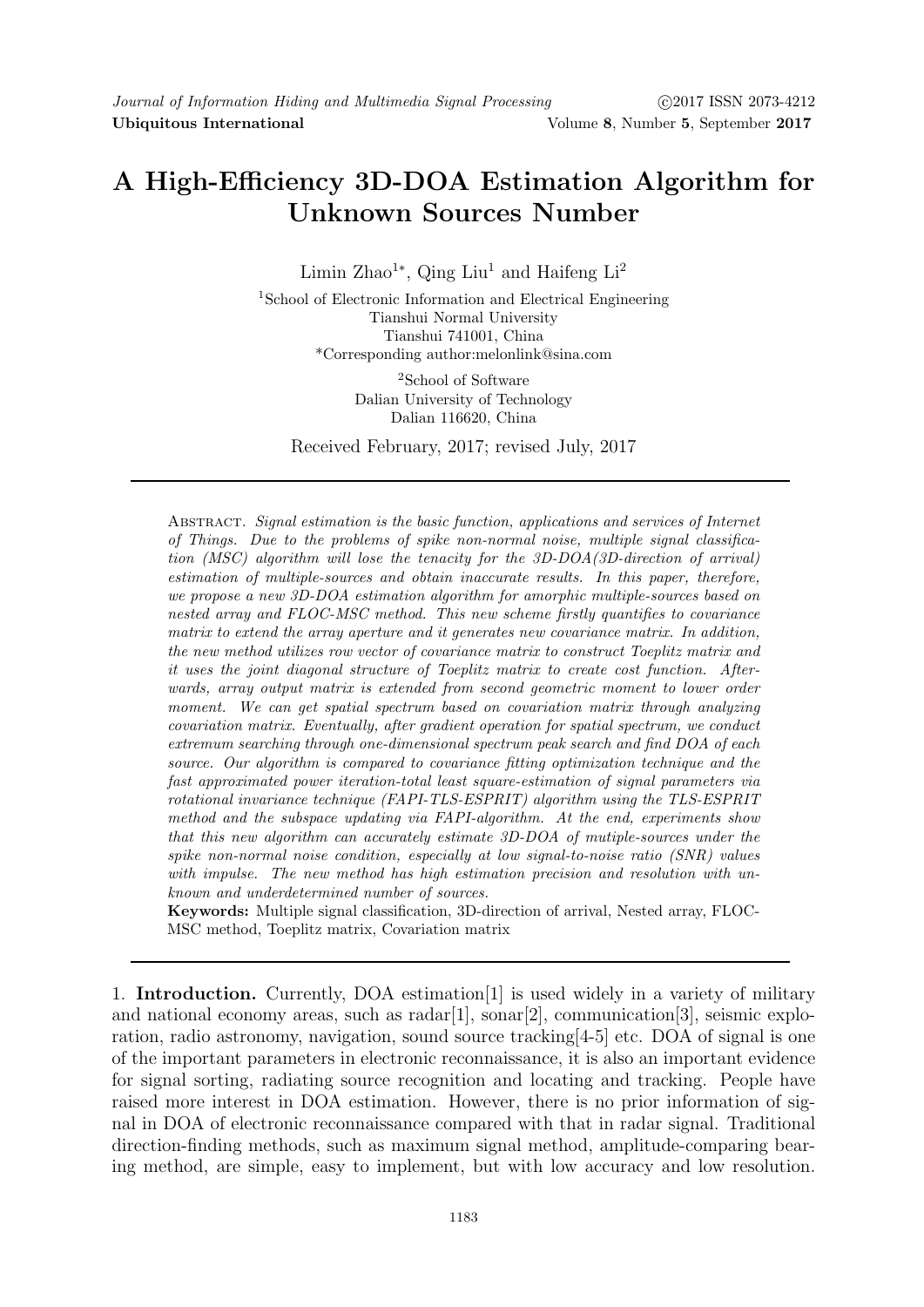Although the interferometer direction finding method is higher accuracy, there are many radiation sources with highly distribution density, at the same time, multi-signal problem seriously affects its performance in modern electronic countermeasure environment. To solve these problems, Liu J[6] proposed a low-complexity adaptive two-dimensional (2-D) frequency estimation algorithm to jointly track 2-D direction-of-arrival (DOA) of multiple moving targets with a uniform rectangular array (URA). The LOAFRI subspace tracking algorithm was applied to estimate the signal subspace recursively, then an adaptive eigenvector-based frequency estimation approach was used to resolve the 2-D DOA from the estimated signal subspace. Zheng Z[7] presented a fast algorithm for the central DOA tracking by using uniform linear arrays(ULA), which firstly updated the signal subspace in real-time by adopting the orthonormal projection approximation subspace tracking with deflation algorithm, and then a low-complexity DOA method was used to estimate the central DOA of distributed sources. Liu S[8] showed a new DOA method based on new array signal data model established by sequential sampling. After building a tracking equation, particle filter was improved with Reversible Jump Markov Chain Monte Carlo, and finally real time DOA and source number was estimated on time. Tao J[9] proposed novel quaternion data projection method, which had high robustness to the undulate phenomenon arisen from the initialization,and converged faster than the conventional data projection method. However, they suffer from a heavy computational load despite their accuracy. Some more accurate DOA algorithms have been proposed. Song D S etc[10] presented an improved likelihood function to improve the performance of traditional DOA estimate real-time dynamic tracking and the modified likelihood function was derived from multiple signal classification algorithm spectral function. Gao X[11] proposed a sequential Bayesian tracking approach based on the Maximum a posteriori principle to simultaneously update the arrival angles and the source signals in the Kalman filter step by converting the update process of the state vector into a joint optimization problem. The methods have been exhibited as above, if the DOA algorithm tracks detailed trajectory, it must own an identical angular distribution with a 2Dsearch.

Sonia[12] etc. proposed new tracking method based on a simple covariance fitting optimization technique exploiting the central and noncentral moments of the source angular power densities to estimate the central DOA. The current estimates were treated as measurements provided to the Kalman filter that model the dynamic property of directional changes for the moving sources. What's more, the covariance-fitting-based algorithm and the Kalman filtering theory were combined to formulate an adaptive tracking algorithm. And at the end of this paper, we conduct some experiments to compare our new method to S-method[12]. In this paper, we present a new source 3D-DOA estimation method based on rush non-normal noise covariant and 2-level nested array. Firstly, we make covariance matrix vectorization as a new array receiving data and construct a new covariance matrix. Then, we build up Toeplitz matrix for each row in the new covariance matrix and utilize joint diagonal structure to generate cost function. Finally, we solve DOA of each source through one-dimensional search. This new method is able to make high-precision DOA estimation with unknown number of source, and effectively expands the array aperture, saves the number of array elements. Because so far no papers present this method, so we study this method with many experiments and finally it is proved to be efficiency.

This paper is organized as follows. In section2, we give some preliminaries. Section3 detailed introduces the high-efficiency 3D-DOA estimation algorithm for amorphic multiplesources. We give the experiments and analysis in section4. There is a conclusion in section5.

## 2. Preliminaries.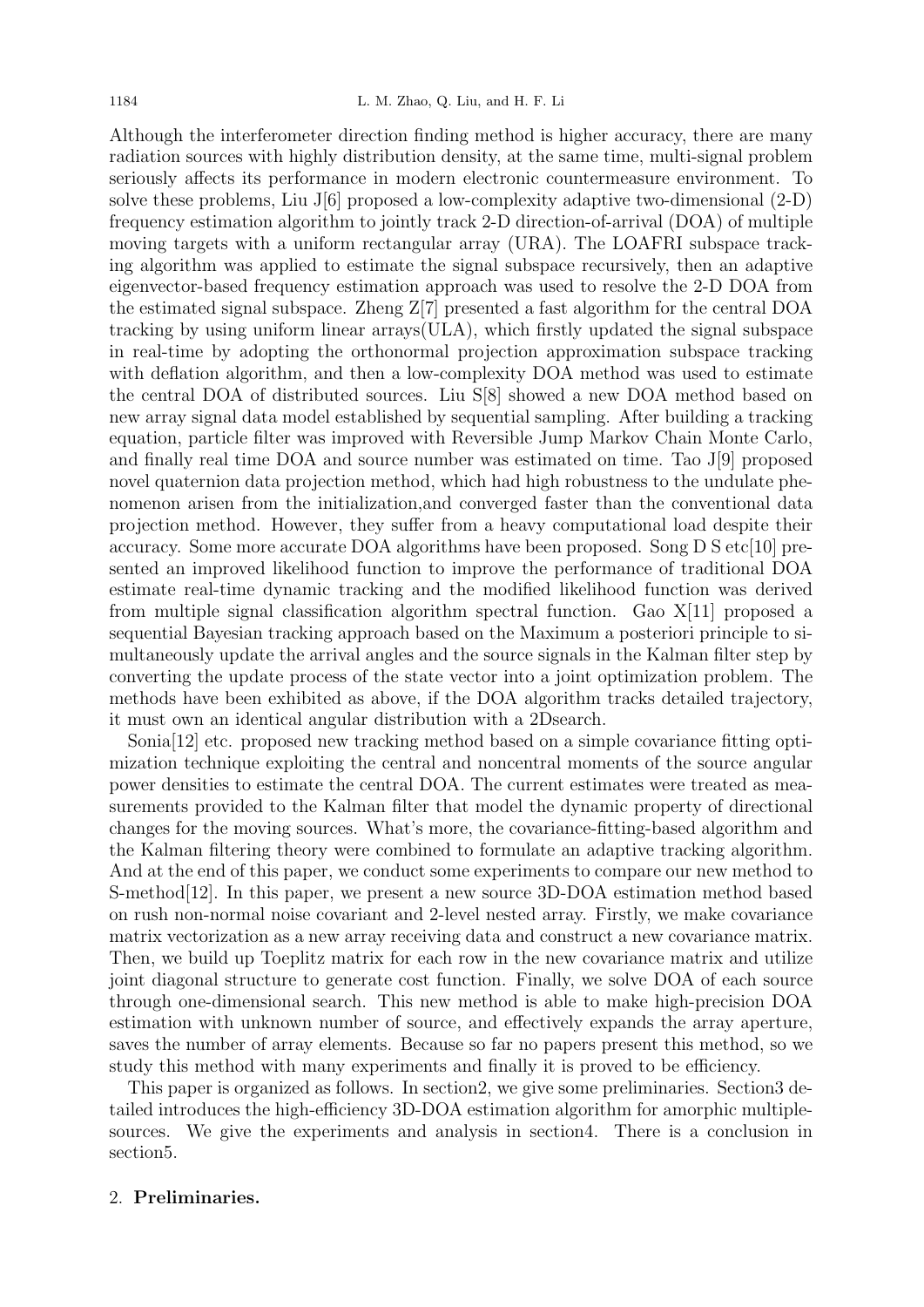2.1. Noise model. Rush non-normal background noise pulse can be described by SAS(Alpha stable) distribution. It contains four parameters: feature parameter  $\alpha$ , scale parameter σ, skewed parameter β and location parameter µ. Where α denotes trailing degree of distribution, the smaller  $\alpha$  is, the heavier trailing is.  $\sigma$  represents dispersion degree of distribution. It is equal to the variance of second-order moments.  $\beta = 0$  is symmetric degree of distribution relative to its distribution of center point.  $\mu$  is the location, which is equivalent to mean value of second-order moments. p is the order of matrix. a and b are coefficient values. Autocorrelation matrix of array output cannot keep convergence under spike pulse noise environment. Therefore, we define 5-order covariant based on fractional lower order moments.

$$
G_{xx} = Ex[x^{p-1}]^T = \langle x, x \rangle_p, 1 \langle p \langle \alpha \le 2. \tag{1}
$$

If x is complex matrix, we define:  $x^{} = |x|^{p-1}x^*$ . It is convergent with the following properties:

- for independence variable  $\langle x_1, x_2 \rangle_p = 0$ .
- for a<br>leatory variable  $\langle ax_1 + bx_2, x \rangle_p = a \langle x_1, x \rangle_p + b \langle x_2, x \rangle_p.$
- for autonomous variable  $\langle x, ax_1 + bx_2 \rangle_p = a^{p-1} \langle x, x_1 \rangle_p + b^{p-1} \langle x, x_2 \rangle_p$ .

2.2. Signal model. There are far field, narrow band and stable source  $s[13]$ . M omnidirectional undifferentiated array elements are arranged into circular array with evenly spaced. Radius is  $R$ . It is shown as figure1.



FIGURE 1. Circular array with evenly spaced

 $l_0$  is the distance between circular array center O and source. Pedal point of signal source s' on circle flat is s. Pitch angle of signal source is  $\theta$ .  $\alpha_1$  is horizontal angle of source, which is inclined angle between  $O_1$  and  $O'_s$ .  $\alpha_m$  is inclined angle between  $O_m$  and  $O'_s$ .  $l_m$  is the distance between array element m and s. For the  $m-th$  array element,

$$
\alpha_m = \alpha_1 + \frac{2\pi(m-1)}{M}, m = 1, 2, \cdots, M
$$
 (2)

$$
l_m = \sqrt{R^2 + l_0^2 - 2Rl_0 \cos\theta \cos\alpha_m} \tag{3}
$$

Time lag of information source arriving at array element is  $\nabla t = 2\pi (l_m - l_0)/(f\lambda)$ . f is source center angular frequency and  $\lambda$  is source wavelength. Phase difference can be expressed by:

$$
\omega_m = \frac{2\pi (l_m - l_0)}{\lambda}.\tag{4}
$$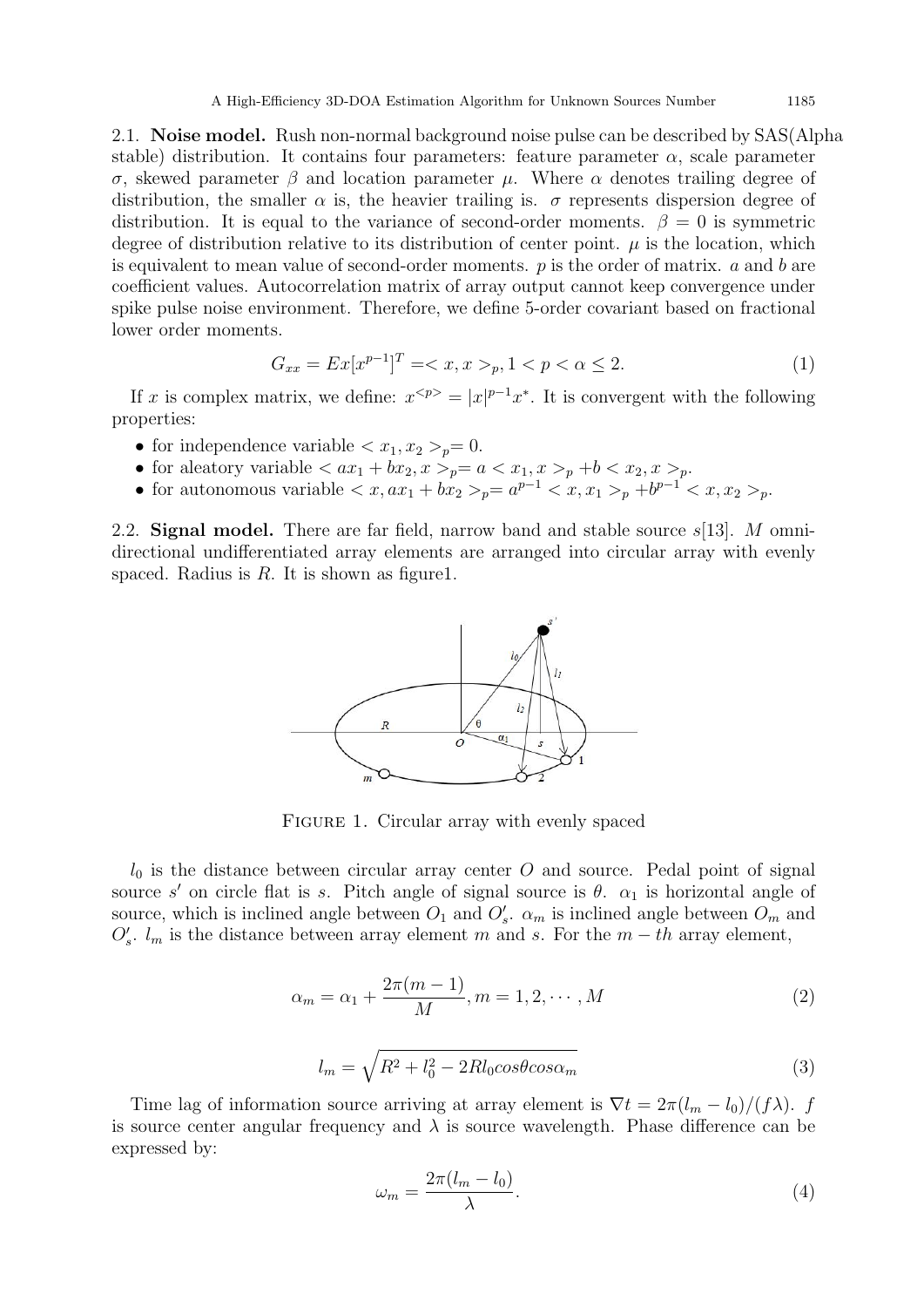So we can define direction matrix composed of  $p$  information source:

$$
A_{M \times p} = \begin{pmatrix} e^{-\frac{j2\pi}{\lambda}(l_{11}-l_{01})} & e^{-\frac{j2\pi}{\lambda}(l_{12}-l_{02})} & \to & e^{-\frac{j2\pi}{\lambda}(l_{1p}-l_{0p})} \\ e^{-\frac{j2\pi}{\lambda}(l_{21}-l_{01})} & e^{-\frac{j2\pi}{\lambda}(l_{22}-l_{02})} & \to & e^{-\frac{j2\pi}{\lambda}(l_{2p}-l_{0p})} \\ \downarrow & \downarrow & \downarrow \\ e^{-\frac{j2\pi}{\lambda}(l_{M1}-l_{01})} & e^{-\frac{j2\pi}{\lambda}(l_{M2}-l_{02})} & \to & e^{-\frac{j2\pi}{\lambda}(l_{Mp}-l_{0p})} \end{pmatrix} = [a(\omega_1), \cdots, a(\omega_p)] \quad (5)
$$

2.3. Array model. 2-level nested array structure is as figure2. Number of array elements is N. Array element number of first level is  $N_1$ . The distance of array element is  $d_1$ . Array element number of second level is  $N_2$ . The distance of array element is  $d_2$ . And  $d_2 = (N_1 + 1)d_1$ . The array element location of first level is  $n_1, d_1(d_1 = 0, 1, \dots, N_1 - 1)$ . The array element location of second level is  $n_2, d_2 - d_1(n_2 = 1, \dots, N_1)$ .



Figure 2. 2-level nested array structure

Assuming there are K uncorrelated narrow-band far-field signals which are incident on array a direction angle  $\theta_k(k = 1, 2, \dots, K)$  respectively. Also it satisfies the requirement  $\theta_k \in (-90^{\circ}, 90^{\circ}), d_1 \leq \lambda_{min}/2, \lambda_{min}$  is the minimum signal wavelength. Hence steering vector of  $k - th$  source is represented by :

 $a(\theta_k) = [1, e^{-j2\pi d_1/\lambda sin\theta_k}, \cdots, e^{-j2\pi(N_1-1)d_1/\lambda sin\theta_k}, e^{-j2\pi(d_2-d_1)d_1/\lambda sin\theta_k}, \cdots, e^{-j2\pi(N_2d_2-d_1)d_1/\lambda sin\theta_k}]^T$ . (6)

Corresponding array flow is:

$$
A = [a(\theta_1), a(\theta_2), \cdots, a(\theta_K)].
$$
\n(7)

So we can get the array receiving data  $x(t)$  at t time:

$$
x(t) = \sum_{k=1}^{K} a(\theta_k) s_k(t) + n(t) = As(t) + n(t).
$$
 (8)

Where  $s(t) = [s_1(t), s_2(t), \cdots, s_K(t)]$  is  $K \times 1$ -dimensional vector. A is  $N \times K$ -dimensional matrix.  $n(t)$  is  $N \times 1$ -dimensional white Gaussian noise.

### 3. High-efficiency 3D-DOA estimation algorithm for amorphic multiple-sources.

3.1. Array aperture extension. We get  $T(T = L \times M)$  snapshot data from array model constructed by  $(8)$ . And it is divided into M sections. Data length of each section is L. Assuming that each section of the source data satisfies smooth approximation conditions. Namely,

$$
E|s_k(t)|^2 = \sigma_{mk}^2, t \in [(m-1)L, mL-1], m = 1, 2, \cdots, M
$$
\n(9)

Covariance matrix of  $m - th$  section data is:

$$
R_m = E[x(t)x^H(t)] = AD_mA^H + \sigma_n^2 I, t \in [(m-1)L, mL-1]
$$
\n(10)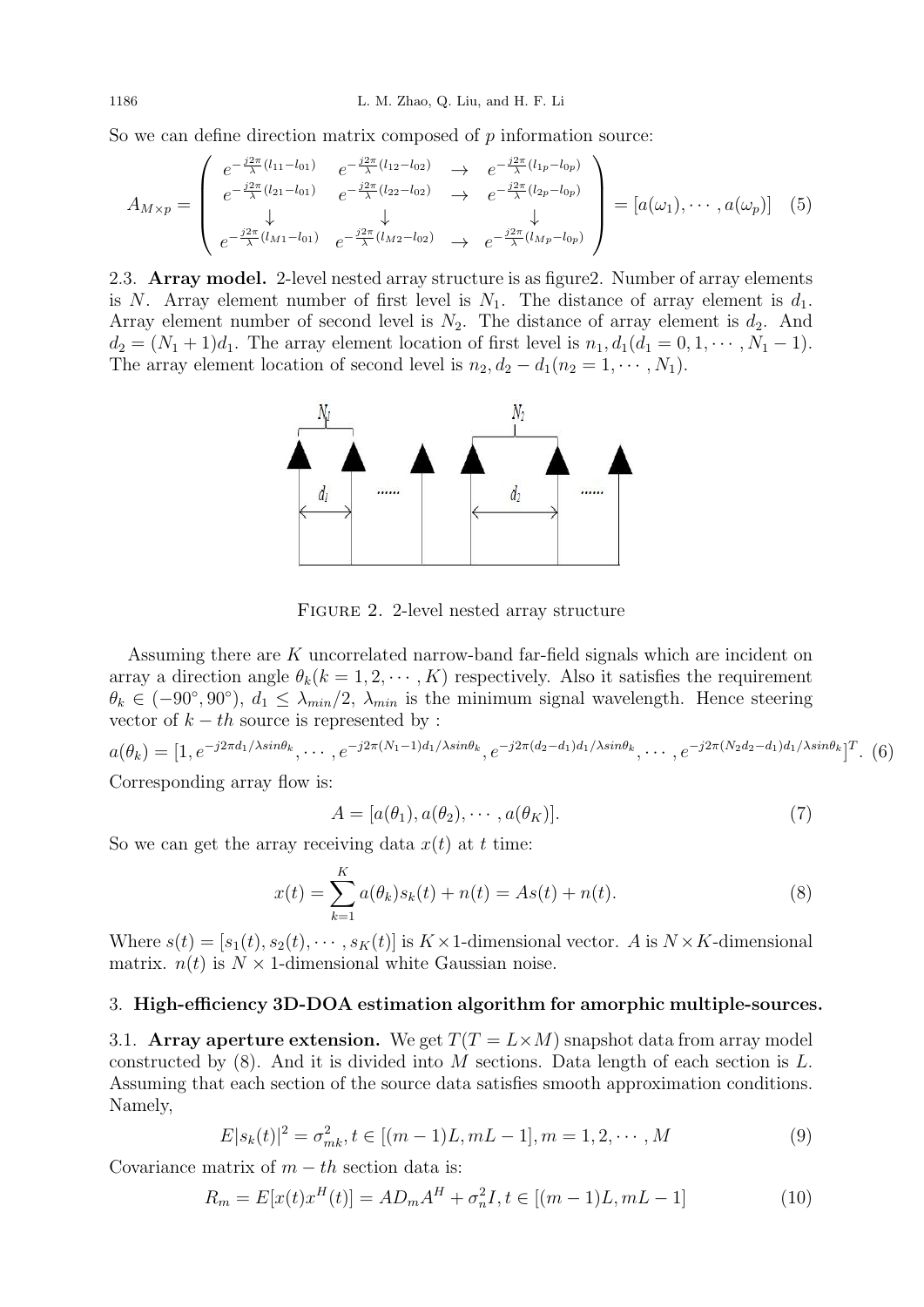Where  $D_m = diag(\sigma_{m1}^2, \sigma_{m2}^2, \cdots, \sigma_{mK}^2)$  is signal covariance matrix of  $m-th$  section data.  $\sigma_{mk}^2(k=1,2,\dots,K)$  is signal power.  $\sigma_n^2$  is white Gaussian noise power. We make vectorization for  $R_m$  and stack all columns into one column, get N-dimensional vector  $y_m$ :

$$
y_m = vec(R_m) = (A^* \otimes A)p_m + \sigma_n^2 I_m.
$$
\n(11)

Where  $p_m = [\sigma_{m1}^2, \sigma_{m2}^2, \cdots, \sigma_{mK}^2]^T$ ,  $I_m = [e_1^T, e_2^T, \cdots, e_N^T]^T$  and  $e_n^T$  is that all elements are zero vector except  $n - th$  element (its value is 1). ⊗ denotes Khatri-Rao product. In fact, the function of  $A^* \otimes A$  is equivalent to A in formula(8), which can be regarded as a new array manifold, it is recorded as  $\overline{A} = A^*$ .  $\overline{A}$  has  $2N_2(N_1 + 1) - 1$  non-redundant rows. The reduplicative rows in  $\overline{A}$  will result in non-uniqueness of some elements in  $y_m$ . Therefore, we select the new elements in  $y_m$  corresponding to non-redundant rows in A. We use these elements to construct a new vector  $y'_m$ , which can be expressed by:

$$
y'_m = \overline{A}' p_m + \sigma_n^2 I'_m. \tag{12}
$$

Where the new virtual array flow is  $\overline{A}' = [a'(\theta_1), a'(\theta_2), \cdots, a'(\theta_K)],$  virtual array is uniform linear array with  $2N_2(N_1+1)-1$  1-array elements. Location of every array element is  $nd_1, n = -N_i, \cdots, N_i(N_i = N_2(N_1 + 1) - 1)$ . The corresponding new direction vector:

$$
a'(\theta_K) = [e^{-j2\pi(-N_i d_1)/\lambda \sin \theta_k}, \cdots, 1, \cdots, e^{-j2\pi N_i/\lambda \sin \theta_k}]^T.
$$
 (13)

So we can get new array receiving data:

$$
Y = \overline{A}'P + \sigma_n^2 E. \tag{14}
$$

Where  $Y = [y'_1, y'_2, \cdots, y'_M]$  is  $2N_i \times M$ -dimensional array receiving matrix.  $P = [p_1, p_2, \cdots, p_M]$ is  $K \times M$ -dimensional signal matrix.  $E = [I'_1, I'_2, \cdots, I'_M]$  is  $K \times M$ -dimensional noisy matrix.

3.2. 3D-DOA estimation algorithm for amorphic multiple-sources. By formula(14), we can get new array receiving data to make DOA estimation under the unknown number of source condition. First, we should calculate new covariance matrix of new array receiving data.

$$
R = EYY^H. \tag{15}
$$

We carry out Toeplitz transformation for the  $n - th$  row of covariance matrix, and obtain Toeplitz matrix:

$$
R_n = \begin{pmatrix} r(n,0) & r(n,1) & \cdots & r(n,N_i) \\ r(n,-1) & r(n,0) & \cdots & r(n,N_i-1) \\ \vdots & \vdots & & \vdots \\ r(n,-N_i) & r(n,-N_i+1) & \cdots & r(n,0) \end{pmatrix} = \tilde{A}S_n\tilde{A}^H + \sigma_n^2\bar{I}_{N_{i+n}}.\tag{16}
$$

Where  $S_n$  is pseudo signal covariance matrix.  $\tilde{A} = [\tilde{a}(\theta_1), \tilde{a}(\theta_2), \cdots, \tilde{a}(\theta_K)],$  its corresponding orientation vector is  $\tilde{a}'(\theta_K) = [e^{-j2\pi d_1/\lambda sin\theta_k}, \cdots, e^{-j2\pi N_i d_1/\lambda sin\theta_k}]^T$ .  $R_m$  has a total of  $2N_i + 1$  rows. In that  $n - th$  row and  $-n - th$  row are the conjugate symmetric. So we only need to make Toeplitz transformation from  $-N_i$  to 0.

Under the circular array model,  $p$  sources select  $N$  snapshots to constitute source matrix  $S_{p\times N}$  based on the classical MUSIC algorithm. Array additive noise matrix is  $e_{M\times N}$ . M array elements output  $X_{M\times N}$  of N snapshots. Assuming signal phase difference of circle array is 0. s and e are independent of each other. Therefore, matrix form of the array output is  $x = As + e$ . The array output autocorrelation matrix is  $R_{xx} = Exx^H$ .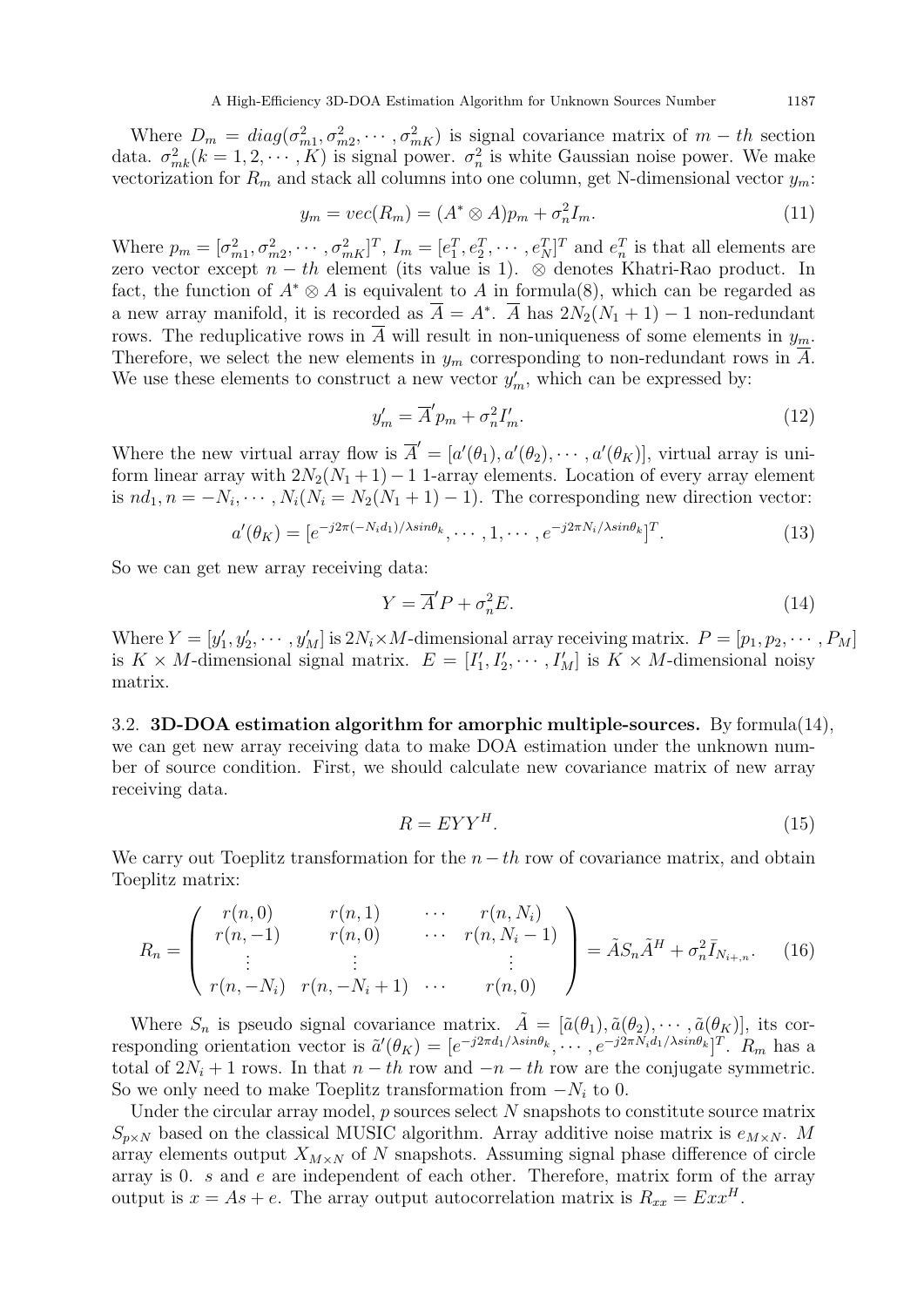Under the rush non-normal noise background,  $R_{xx}$  cannot be convergent. The performance of classical MUSIC algorithm degrades seriously. However, covariation matrix  $G_{xx}$ is convergence.  $R_{xx}$  can be replaced by  $G_{xx}$ . The array output covariance matrix is:

$$
G_{xx} = (As + e, As + e)_p = (As, As)_p + (As, e)_p + (e, As)_p + G_{ee}.
$$
 (17)

According to the above formula, we can obtain:

$$
G_{xx} = (As, As) + G_{ee}.\tag{18}
$$

Then

$$
G_{xx} = \sum_{i=1}^{p} (\alpha(w_i), As)_p + G_{ee}
$$
  
= 
$$
\sum_{i=1}^{p} \alpha(w_i), (s_i, As)_p + G_{ee}
$$
  
= 
$$
\sum_{i=1}^{p} \alpha(w_i)[(s_i, s_i)_p \sum_{i=1}^{p} \alpha^{p-1}(w_i)^T] + G_{ee}
$$
  
= 
$$
A(s_i, s_i)_p [A^{p-1}]^T + G_{ee}
$$
  
= 
$$
AG_{ss}A^H + G_{ee}
$$

For the reason that,  $rank(G_{xx}) = M$ ,  $rank(AG_{xx}A^H) = rank(G_{xx}) = p$ , we execute eigenvalue decomposition for  $G_{xx}$ . It is easy to differentiate p larger eigenvalues(named signal eigenvalue) in  $G_{xx}$  and  $M - p$  smaller eigenvalues (called noise eigenvalue). So characteristic matrix according to the column is divided into two matrices, that is:  $S =$  $[\mu_1, \cdots, \mu_p]$  and  $D = [\mu_{p+1}, \cdots, \mu_M].$ 

Finally,

$$
G_{xx}D = AG_{xx}A^H D + G_{ee}D.
$$
\n(19)

$$
G_{xx}D = [S, D] \sum [S^H, D^H]^T D = [S, D] \sum [0, 1]^T = G_{xx}D.
$$
\n(20)

And  $D^H A G_{xx} A^H D = 0$ ,  $A^H D = 0$ ,  $a^H(w) D = 0$ ,  $w = w_1, \dots, w_p$ . So the final spatial spectrum estimation  $p(\theta_i)$  is :

$$
p(\theta_i) = (N_i + 1 - \max \text{eig}\frac{\theta_i F^+ D(\theta_i)}{p(w)a^H(w)a(w)})^{-1}.
$$
\n
$$
(21)
$$

Where  $D$  is noise characteristic matrix of array output fractional low-order covariance matrix. *maxeig* is the biggest characteristic value of matrix.  $F = \sum_{n=-N_i}^{0} R_n^H R_n$ ,  $\frac{1}{p(w)a^{H}(w)a(w)}=[R^{H}_{-N_i}\tilde{a}(\theta_i),\cdots,R^{H}_{0}\tilde{a}(\theta_i).$ 

4. Experiments and analysis. In this subsection, we present experiments to illustrate the effectiveness of our proposed algorithm in different scenarios and compare it to the method derived in [11].

### Experiment 1.

Space spectrum is three-dimensional matrix. We make angle and distance estimation for 3D-DOA estimation. The pitch angle, azimuth angle and distance of information source is  $\alpha_1 = 20^{\circ}$ ,  $\beta_1 = 60^{\circ}$ ,  $d_1 = 30m$ ;  $\alpha_2 = 40^{\circ}$ ,  $\beta_2 = 40^{\circ}$ ,  $d_2 = 80m$ ;  $\alpha_3 = 60^{\circ}$ ,  $\beta_3 = 10^{\circ}$ ,  $d_3 = 120m$  respectively. SNR(Signal to Noise Ratio) is 5dB. Background noise has peak pulse characteristics. Angle and distance estimation are as figure 3,4,5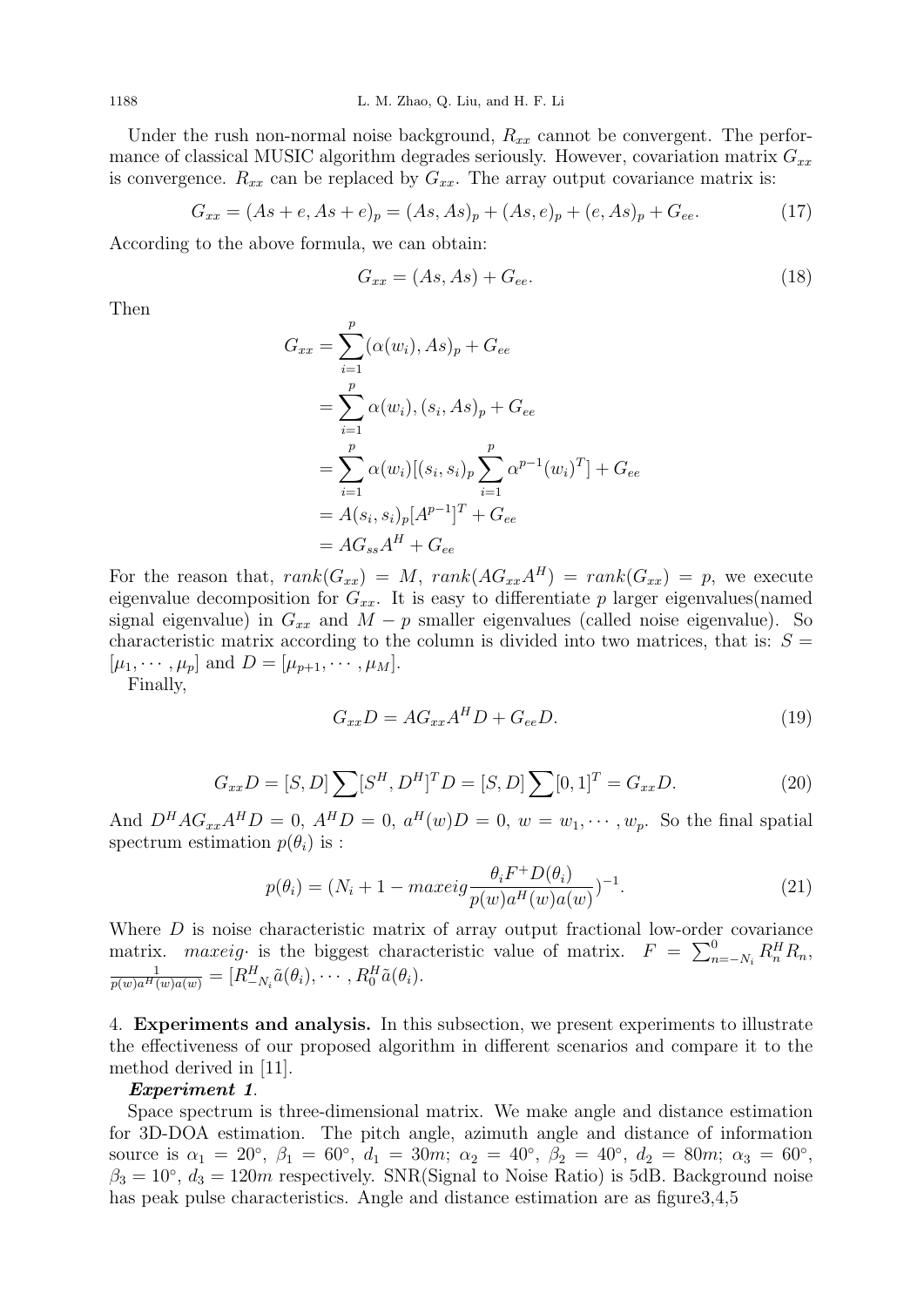

Figure 3. Pitch angle estimation



Figure 4. Azimuth estimation



Figure 5. Distance estimation

In order to analyze the estimation performance difference between our new method(called N-FLOC-MSC) and the method in reference[11](named FAPI-TLS-ESPRIT) under different signal-to-noise ratios and the characteristic parameters, we take standard deviation as the evaluation criterion. The standard deviation is smaller, the better estimation performance is. When  $\alpha = 1.2$ ,  $p = 1.1$ , signal-to-noise ratio ranges from 0dB to 10dB. Estimated performance curve is shown as figure 6. With the increase of signal-to-noise ratio, the estimation results of both methods improves gradually. And the standard deviation of FAPI-TLS-ESPRIT is greater than N-FLOC-MSC when signal-to-noise ratio is high. When  $p = 1.1$ , signal-to-noise ratio is 5dB, characteristic parameter ranges from 1.1 to 2. Estimated performance curve is shown as figure 7. The characteristic parameter is bigger, the weaker background noise impulse is. Second order matrix approaches to convergence, and arrives to normal distribution, estimation performance of the two algorithms is getting better.

Experiment 2.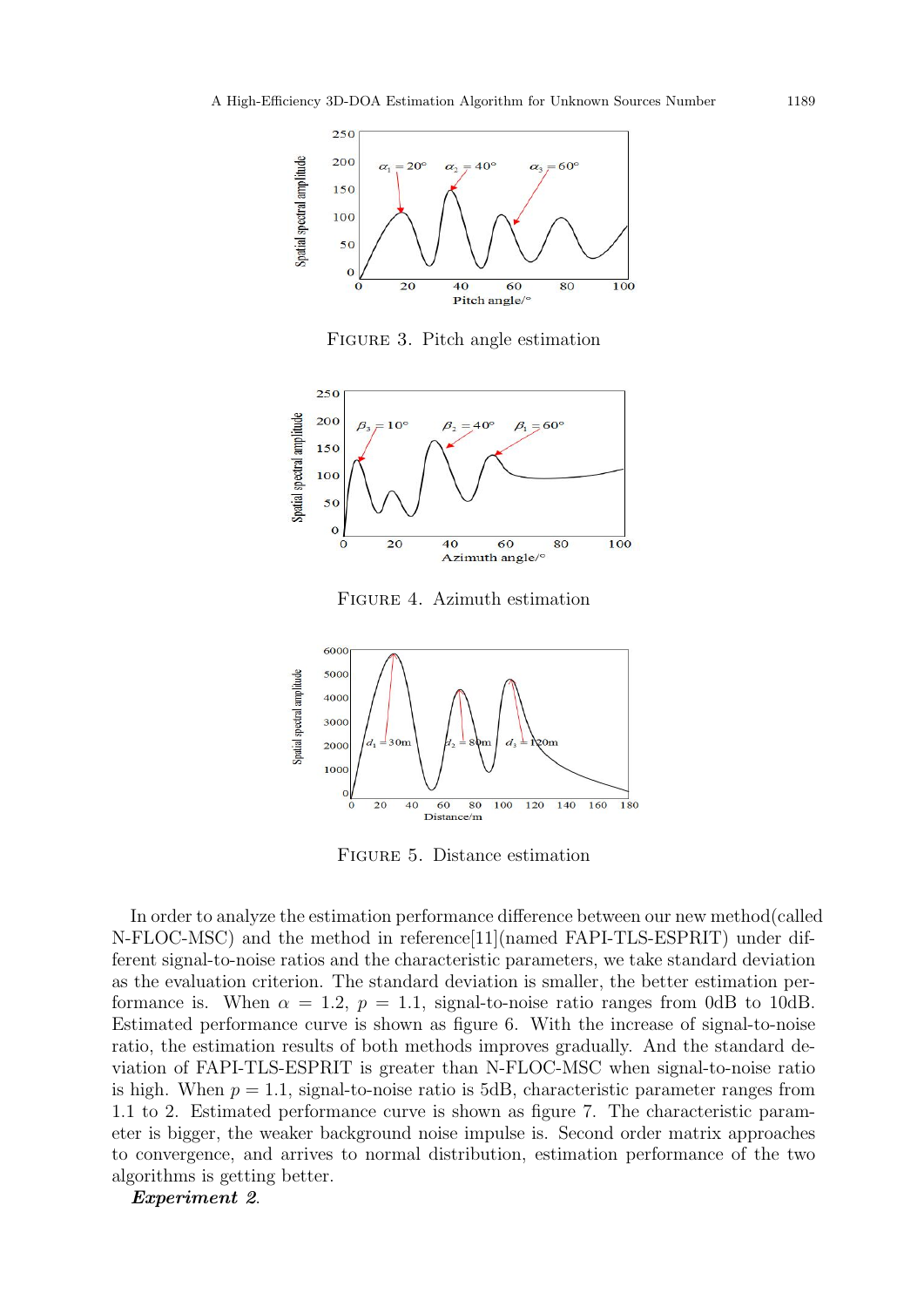

FIGURE 6. Estimation performance curve



Figure 7. Estimation performance curve

We choose root mean square error (RMSE) to describe the estimated performance of algorithm, it is defined as:

$$
RMSE = K^{-1} \sum_{k=1}^{K} (J^{-1} \sum_{j=1}^{J} (\hat{\theta}_k - \theta_k)^2)^{0.5}.
$$
 (22)

Where J is experiment time. K is source number.  $\hat{\theta}_k$  is the DOA estimation value of k – th source.  $\theta_k$  is the DOA true value of  $k - th$  source. Assuming array number N=5. And it uses 2-level nested structure,  $N_1 = 2$ ,  $N_2 = 3$ . The number of snapshots  $T = 8192$ . The data is divided into 16 segments,  $M = 16$ , Length of each segment is  $L = 512$ . Four sources arrive to the array with angle  $15^{\circ}$ ,  $5^{\circ}$ ,  $30^{\circ}$  and  $45^{\circ}$  respectively.  $SNR = 15dB$ .

When  $K = 4$ , we get the DOA estimation result as figure8 compared to [11]. Due to the array aperture expansion through our algorithm, it increases the degree of freedom, which can, therefore, make DOA estimation accurately when number of sources is greater than the actual array number. The root mean square error(RMSE) with different signalto-noise ratios is as figure9.

In order to further verify high efficiency of our new algorithm, we select eight sources with angle  $-55^\circ$ ,  $-35^\circ$ ,  $-20^\circ$ ,  $-5^\circ$ ,  $5^\circ$ ,  $20^\circ$ ,  $30^\circ$  and  $45^\circ$  respectively. When K=8, we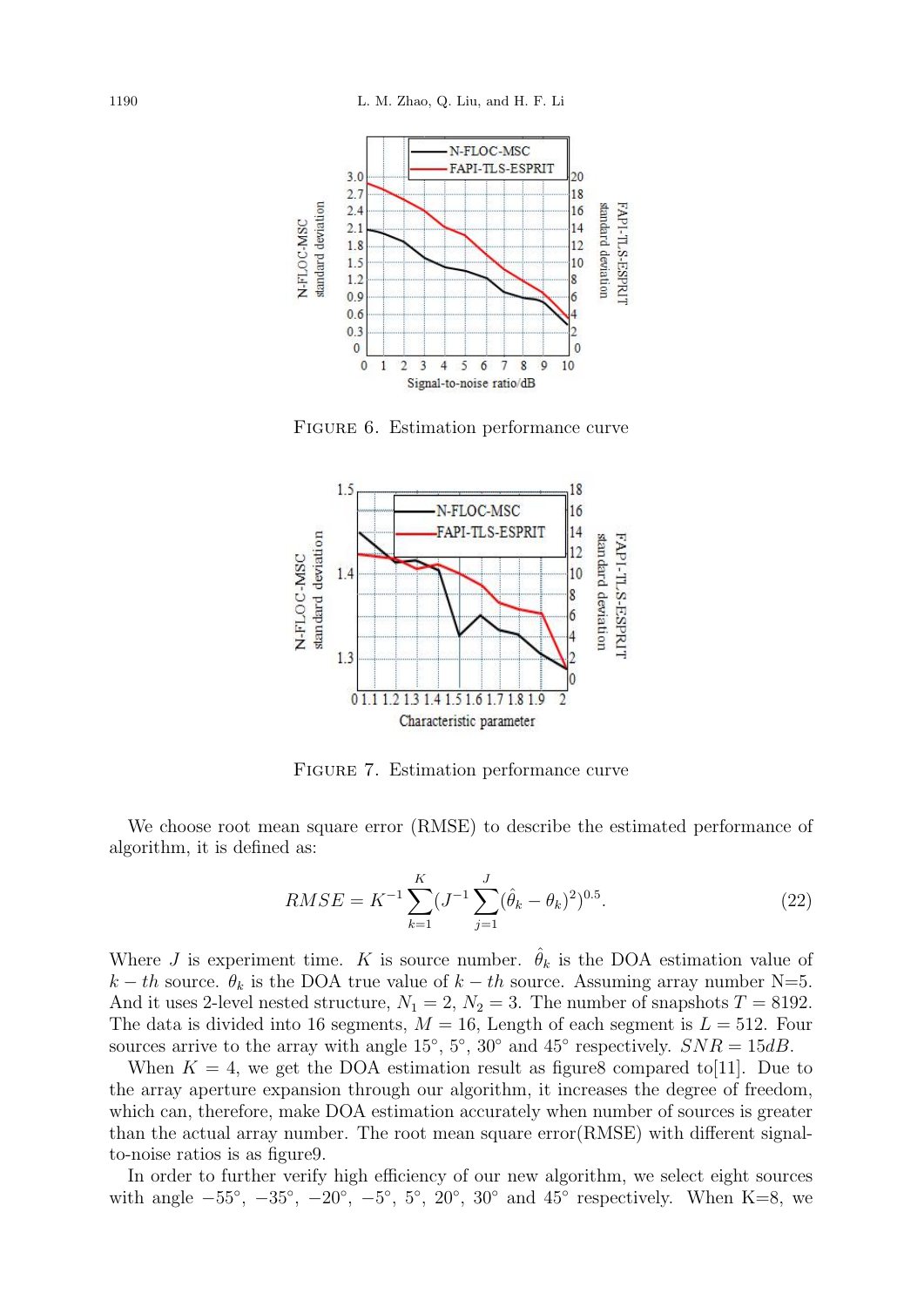

Figure 8. K=4, DOA estimation value



FIGURE 9. RMSE with two algorithms when  $K=4$ 

get the DOA estimation result as figure10 compared to [11]. The root mean square error(RMSE) with different signal-to-noise ratios is as figure11. In engineering applications, the spectral peak coordinates of spatial spectrum need to be obtained directly, namely 3-D information. Spatial spectral peak is a bunch of larger values, if maximum value of the spatial spectral is computed. After many operations, it will remain at the highest peak. And no other spectral peaks will be obtained. In order to improve the computing speed, we use our new 3D-DOA estimation algorithm to execute gradient calculation for spatial spectral. The results are better than other methods.

5. Conclusions. In this paper, we develop a new method for tracking the DOA assuming multiple incoherently distributed sources, which is based on 2-level nested array. Also it makes eigenvalue decomposition for covariant matrix, and finds out the noise subspace. Then it constructs spatial spectrum, and carries out gradient calculation for any dimension in spatial spectrum. Finally, we take extreme value in turn and get the 3D-DOA estimation. Theoretical analysis and simulation experiments show that this method extends the array aperture, it can use less number of array elements at the same time to estimate DOA of multiple source, and it has high estimation precision and resolution, the signal-to-noise ratio requirement is not high also. In the future, we will study more signal estimation methods for improving the practical value, although there are still more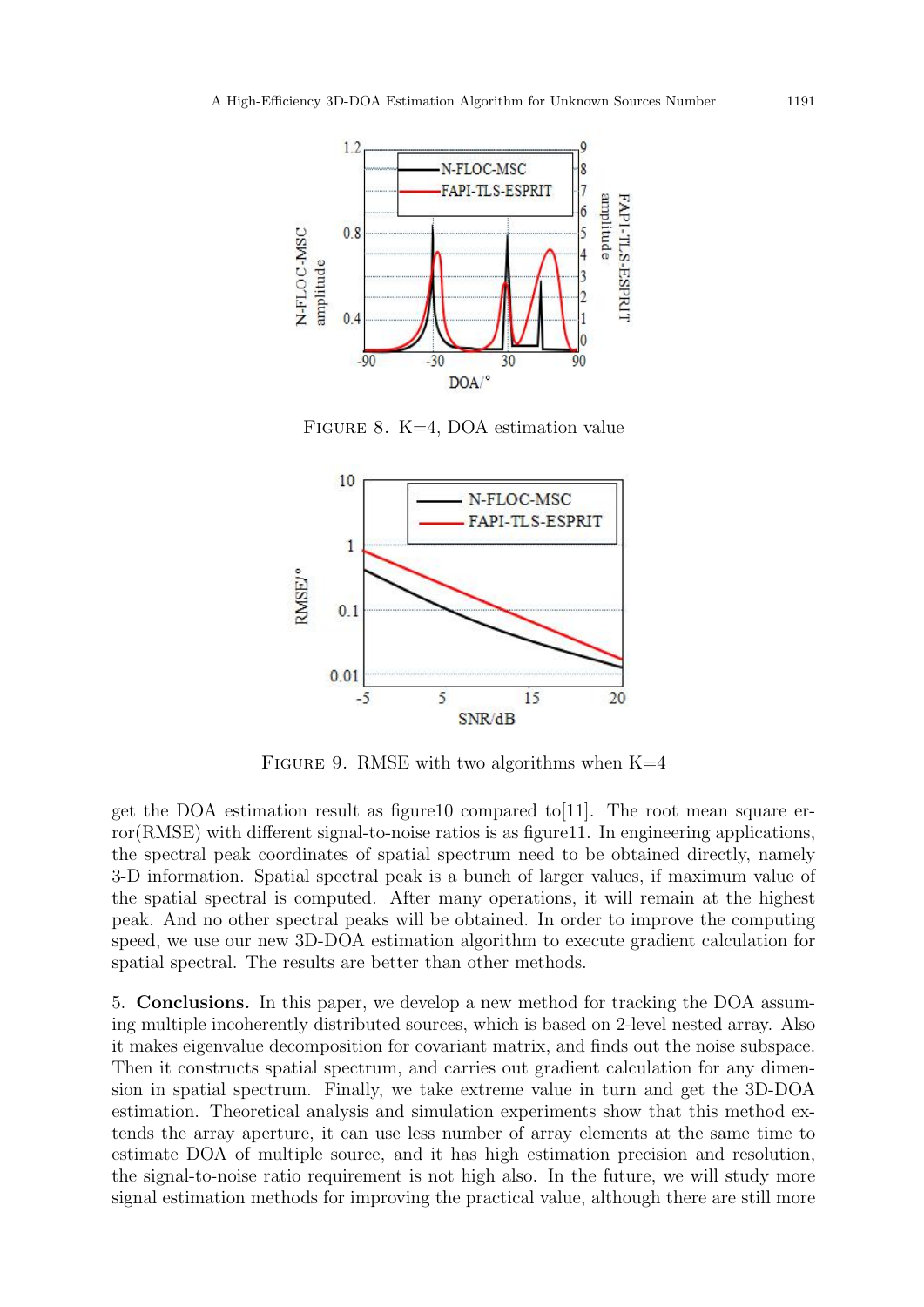

Figure 10. K=8, DOA estimation value



FIGURE 11. RMSE with two algorithms when  $K=8$ 

challenges with information awareness and information interaction, large-scale network applications and multimedia sensor networks areas.

Acknowledgment. This work is supported by National Natural Science Foundation of China under Grant No. 61461046.

#### REFERENCES

- [1] Z. D. Zheng, J. Y. Zhang, P. L. Xiong Joint DOD and DOA estimation for bistatic MIMO radar, Journal of Systems Engineering & Electronics, vol. 32, no. 2, pp. 2268-2272, 2010.
- [2] J. S. Thompson , P. M. Grant , B. Mulgrew , et al., Generalised algorithm for DOA estimation in a passive sonar, Journal of Iee Proceedings F, vol. 140, no. 1, pp. 339-340, 1993.
- [3] M. Jin ,G. Liao , J. Li Fast communication: Joint DOD and DOA estimation for bistatic MIMO radar , Journal of Signal Processing, vol. 89, no. 2, pp. 244-251, 2009.
- [4] T. Wiese , H. Claussen, J. Rosca Particle filter based DOA estimation for multiple source tracking (MUST), Conf. of Circuits, Systems and Computers, 1977. Conference Record. 1977 11th Asilomar Conference on. pp. 624 - 628, 2011.
- [5] T. H. Liu, S. L. Yin, An improved neural network adaptive sliding mode control used in robot trajectory tracking control, Journal of International Journal of Innovative Computing, Information and Control, vol.11, no. 5, pp. 1655-1666, 2015.